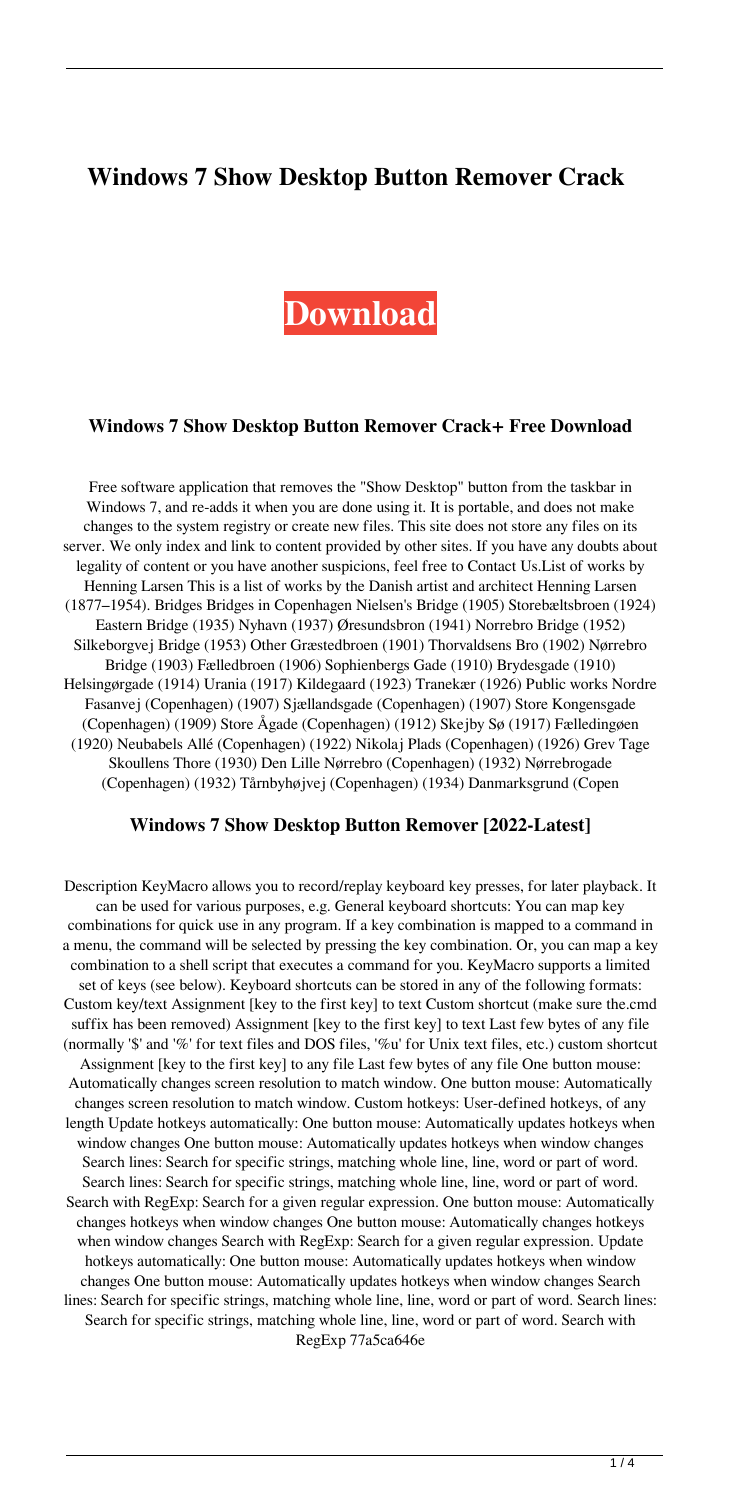### **Windows 7 Show Desktop Button Remover Crack+ With Registration Code**

Windows 7 Show Desktop Button Remover removes the "Show Desktop" button from the taskbar in Windows 7, in case you never use it and even becomes a nuisance when trying to tinker with system tray tools or the system clock (e.g. accidentally clicking it). Screenshots: Windows 7 Show Desktop Button Remover Publisher's Description Windows 7 Show Desktop Button Remover is a tiny, portable and straightforward software utility with a clearly defined purpose: it removes the "Show Desktop" button from the taskbar in Windows 7, in case you never use it and even becomes a nuisance when trying to tinker with system tray tools or the system clock (e.g. accidentally clicking it). Portability perks Since there is no installation involved, you can put the executable file in any part of the hard disk and click it to immediately run the tool. There is also the option to save a copy of Windows 7 Show Desktop Button Remover to a USB flash disk or other mass storage device, to be able to directly run it on any PC seamlessly, without installing anything beforehand. An important aspect to take into account is that the utility does not alter Windows registry settings or create additional files on the hard disk, leaving it clean after removal. Clear-cut interface and options The GUI is represented by a small window with a simplistic structure that shows two buttons for removing the "Show Desktop" button and putting it back again. This frame stays on top of other windows. Triggering an option immediately applies the new change without having to restart the computer, as can be noticed from the lower right corner of the screen. Even after exiting the tool, the button remains hidden, so make sure to keep a backup somewhere. Conclusion As expected, the tool leaves a minimal footprint on system resources, using low CPU and RAM. A task is carried out rapidly. We have not come across any issues, since Windows 7 Show Desktop Button Remover did not hang, crash or pop up error dialogs. All in all, it serves its purpose. Important Notice: The PC you are going to install the program should have a suitable Windows OS (preferably Windows 7) in order to run it correctly. You should have the following computer specifications to use Windows 7 Show Desktop Button Remover: A: 1.1 GB of free hard disk space. B: 192 MB RAM (256 MB recommended). C: 250

#### **What's New In Windows 7 Show Desktop Button Remover?**

Download Windows 7 Show Desktop Button Remover: How to Remove Windows 7 Show Desktop Button Download Windows 7 Show Desktop Button Remover for Mac, fully compatible with OS X. If you prefer not to use the network, download Windows 7 Show Desktop Button Remover for Mac directly from this page or below. Description Portability perks Since there is no installation involved, you can put the executable file in any part of the hard disk and click it to immediately run the tool. There is also the option to save a copy of Windows 7 Show Desktop Button Remover to a USB flash disk or other mass storage device, to be able to directly run it on any PC seamlessly, without installing anything beforehand. An important aspect to take into account is that the utility does not alter Windows registry settings or create additional files on the hard disk, leaving it clean after removal. Since there is no installation involved, you can put the executable file in any part of the hard disk and click it to immediately run the tool. There is also the option to save a copy of Windows 7 Show Desktop Button Remover to a USB flash disk or other mass storage device, to be able to directly run it on any PC seamlessly, without installing anything beforehand. An important aspect to take into account is that the utility does not alter Windows registry settings or create additional files on the hard disk, leaving it clean after removal. Since there is no installation involved, you can put the executable file in any part of the hard disk and click it to immediately run the tool. There is also the option to save a copy of Windows 7 Show Desktop Button Remover to a USB flash disk or other mass storage device, to be able to directly run it on any PC seamlessly, without installing anything beforehand. An important aspect to take into account is that the utility does not alter Windows registry settings or create additional files on the hard disk, leaving it clean after removal. Since there is no installation involved, you can put the executable file in any part of the hard disk and click it to immediately run the tool. There is also the option to save a copy of Windows 7 Show Desktop Button Remover to a USB flash disk or other mass storage device, to be able to directly run it on any PC seamlessly, without installing anything beforehand. An important aspect to take into account is that the utility does not alter Windows registry settings or create additional files on the hard disk, leaving it clean after removal. Since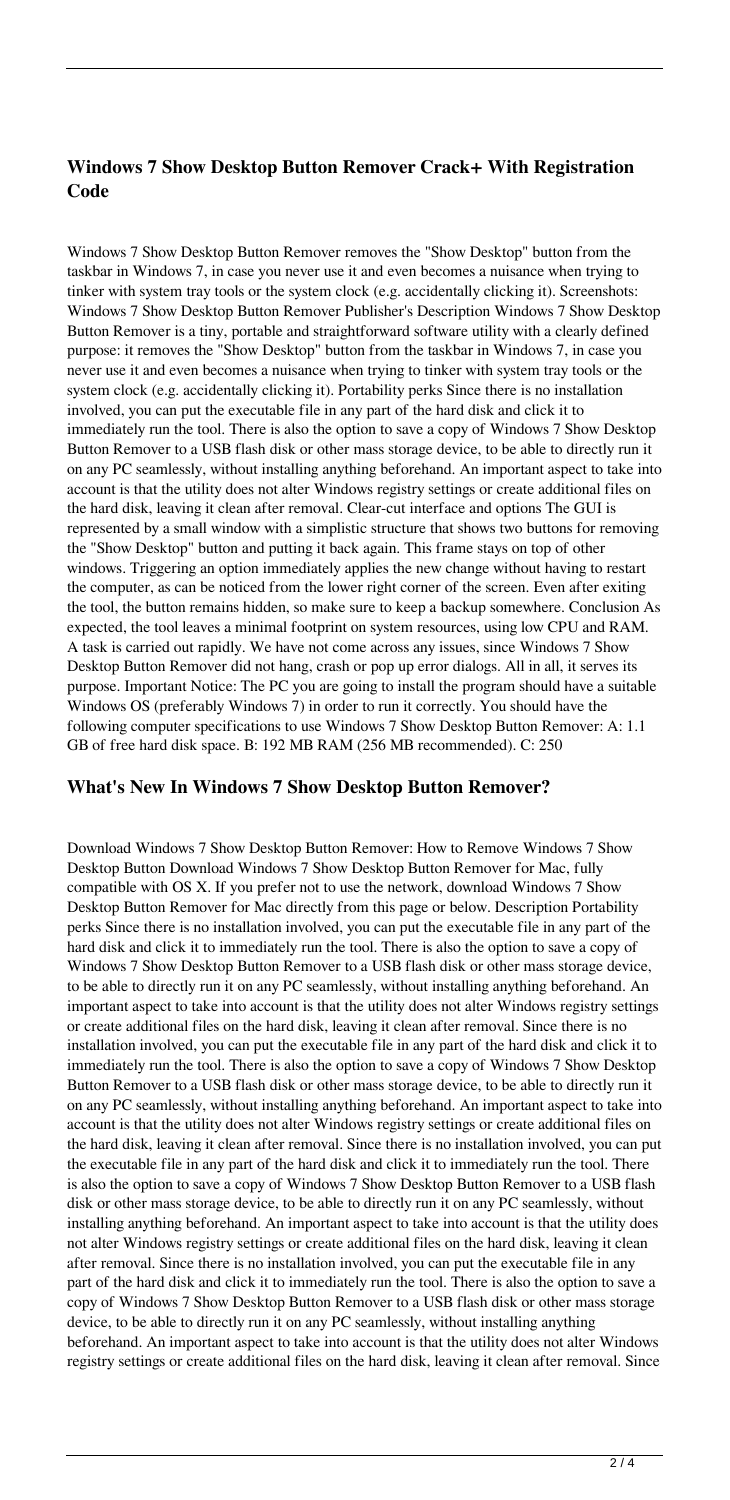there is no installation involved, you can put the executable file in any part of the hard disk and click it to immediately run the tool. There is also the option to save a copy of Windows 7 Show Desktop Button Remover to